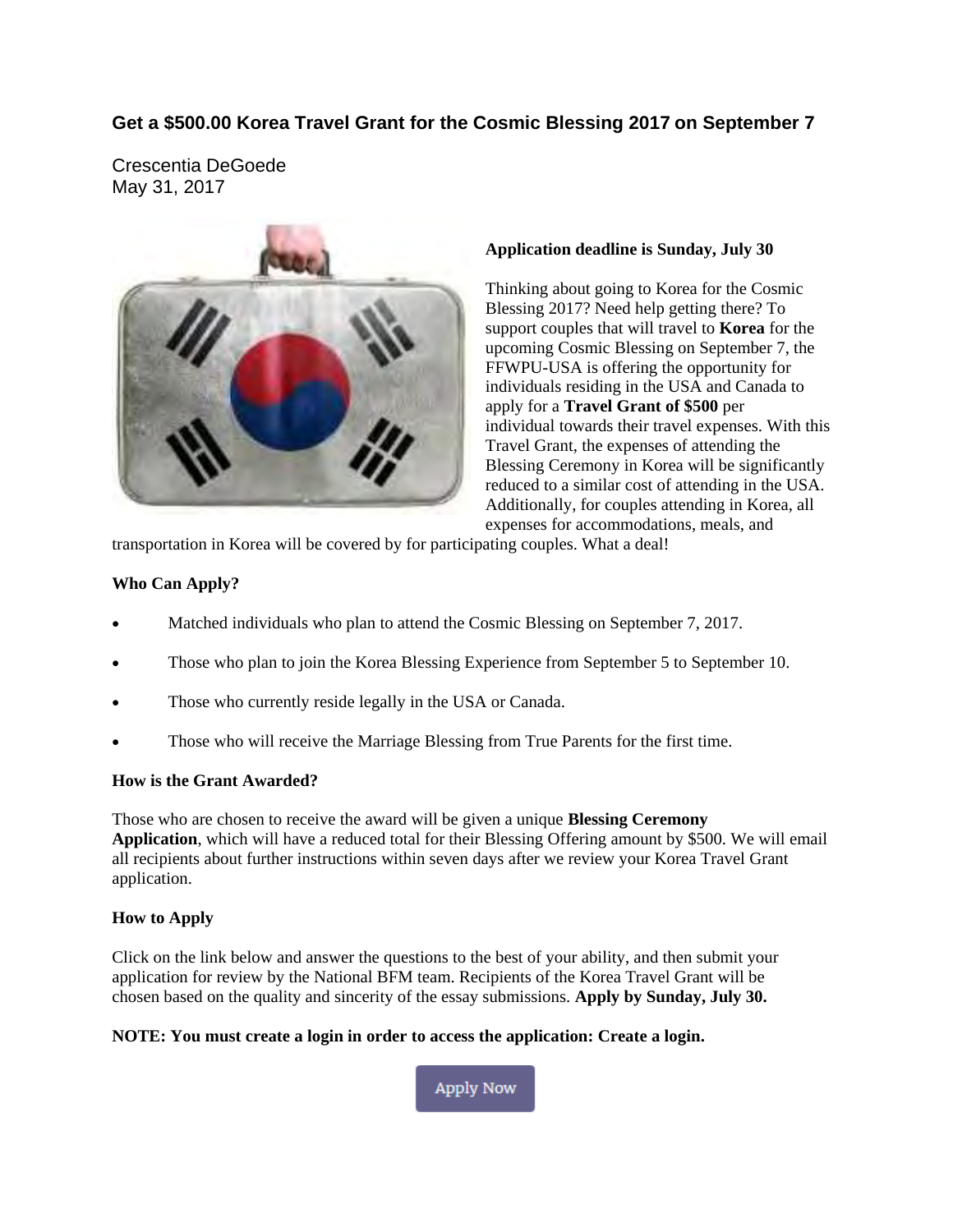<span id="page-1-0"></span>

Not a Canadian Citizen, but I currently legally reside in Canada

O Other

**Is this your first time receiving the Marriage Blessing from True Parents? \***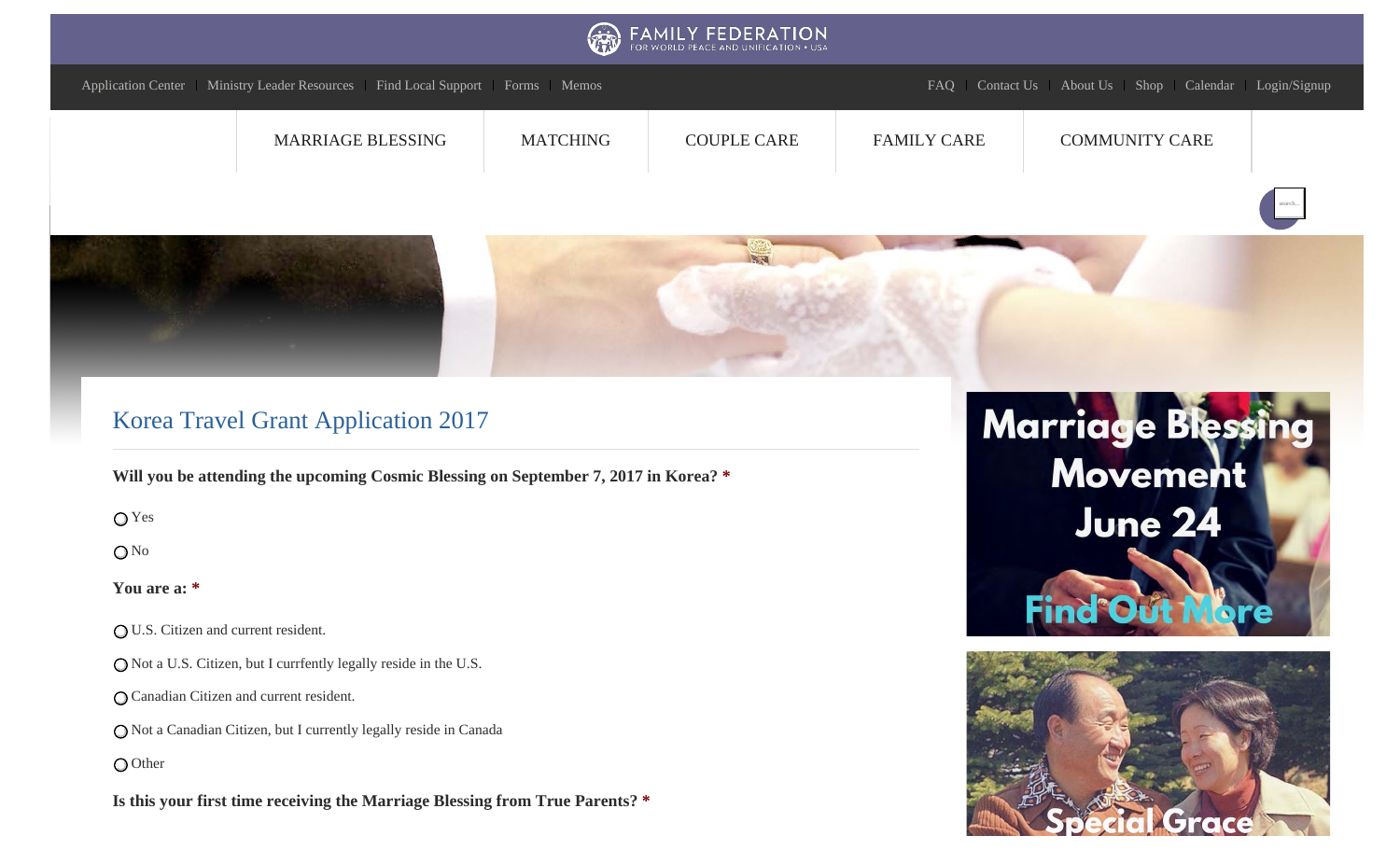## Yes

O<sub>No</sub>

### **Name \***

| 1                               |                       |                             |
|---------------------------------|-----------------------|-----------------------------|
|                                 |                       |                             |
| First                           | Last                  |                             |
| Age *                           |                       |                             |
|                                 |                       |                             |
| Email *                         |                       | Subscribe to Our Newsletter |
|                                 |                       | <b>Email Address</b>        |
| <b>Enter Email</b>              | Confirm Email         |                             |
| Phone <sup>*</sup>              |                       | <b>First Name</b>           |
|                                 |                       |                             |
| <b>Local Church Information</b> |                       | <b>Last Name</b>            |
| <b>Local Church Name *</b>      |                       |                             |
|                                 |                       | APPLICATION CENTER          |
| <b>Local Pastor Name*</b>       |                       |                             |
|                                 |                       |                             |
| First                           | $\operatorname{Last}$ | <b>UPCOMING EVENTS</b>      |
| <b>Match Information</b>        |                       |                             |

**Name of Match \***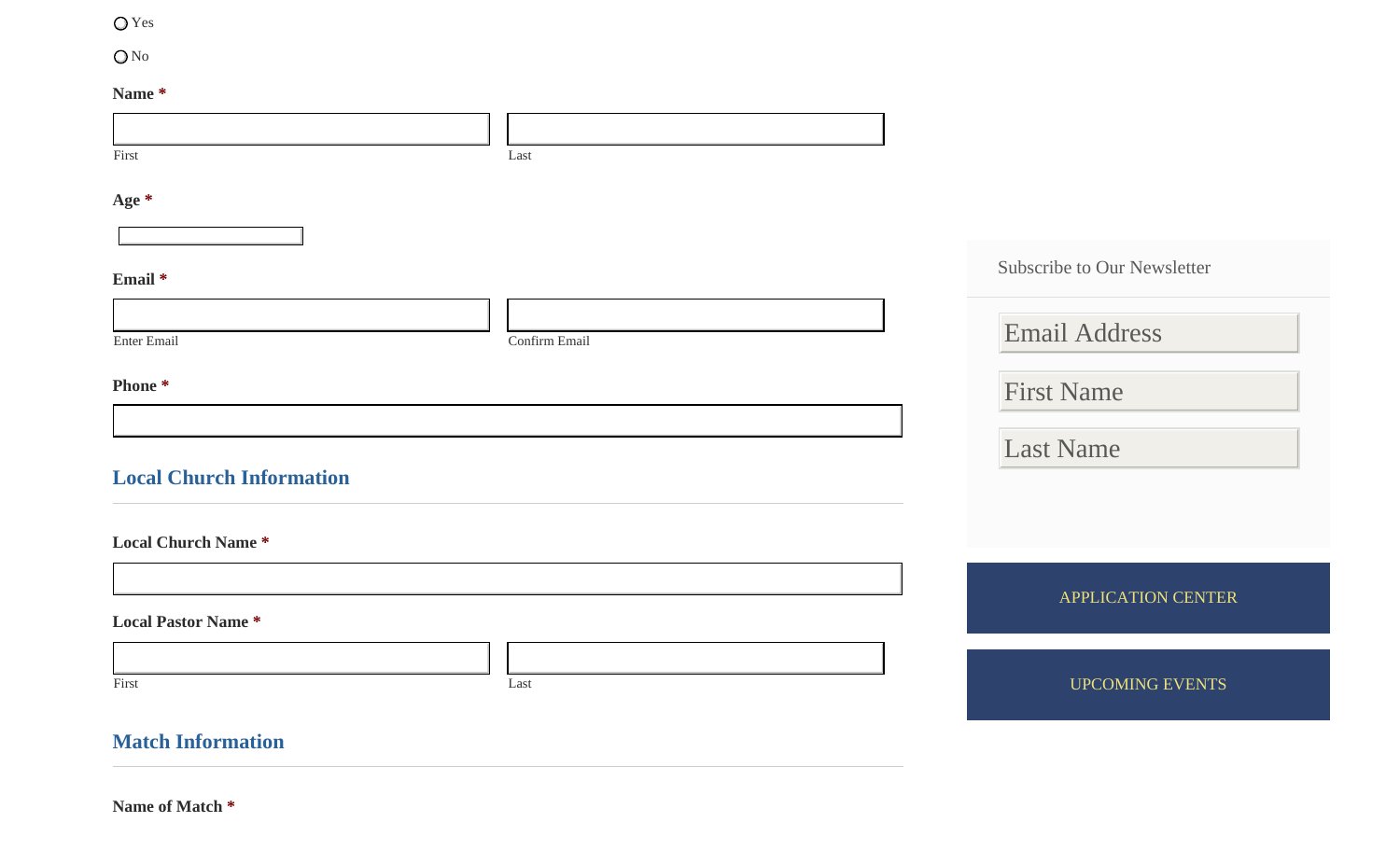First Last

### **Age of Match \***

**Where does your Match reside? \***

**Which selection describes your matching process?**

Family Matching Process

First-Generation Unificationist Matching Process

**Other**  $\bigcirc$ 

## **Essay Questions**

In order to receive the Travel Grant, we ask that you take some time to reflect intently on the following essay question. Please answer the questions to the best of your ability, and then submit your application for review. Recipients of the Korea Travel Grant will be chosen based on the quality and sincerity of the essay submissions. Minimum of 100 words for each question.

TIP: We recommend that you save your essay submissions in a Word or Google doc and then paste it into this application once you are finished.

### **What does the Blessing mean to you? \***

# COMMUNITY NEWS

# 16th Anniversary of the Inter-Religious, Interfaith Blessing

Congratulations to the couples that participated in the Inter-Religious, Interfaith Blessing on May 27, 2001.

# 31st Anniversary of the 118 Couples Blessing

On May 21, 1978, in London, True Father with Ye Jin Moon (representing True Mother) Blessed 118 couples in holy matrimony. Of the 118…

## In Memory of Bryan Lopez

Bryan Lopez was born in Brooklyn, New York on January 10, 1954, son of a Cuban American seaman and a North Carolina African American…